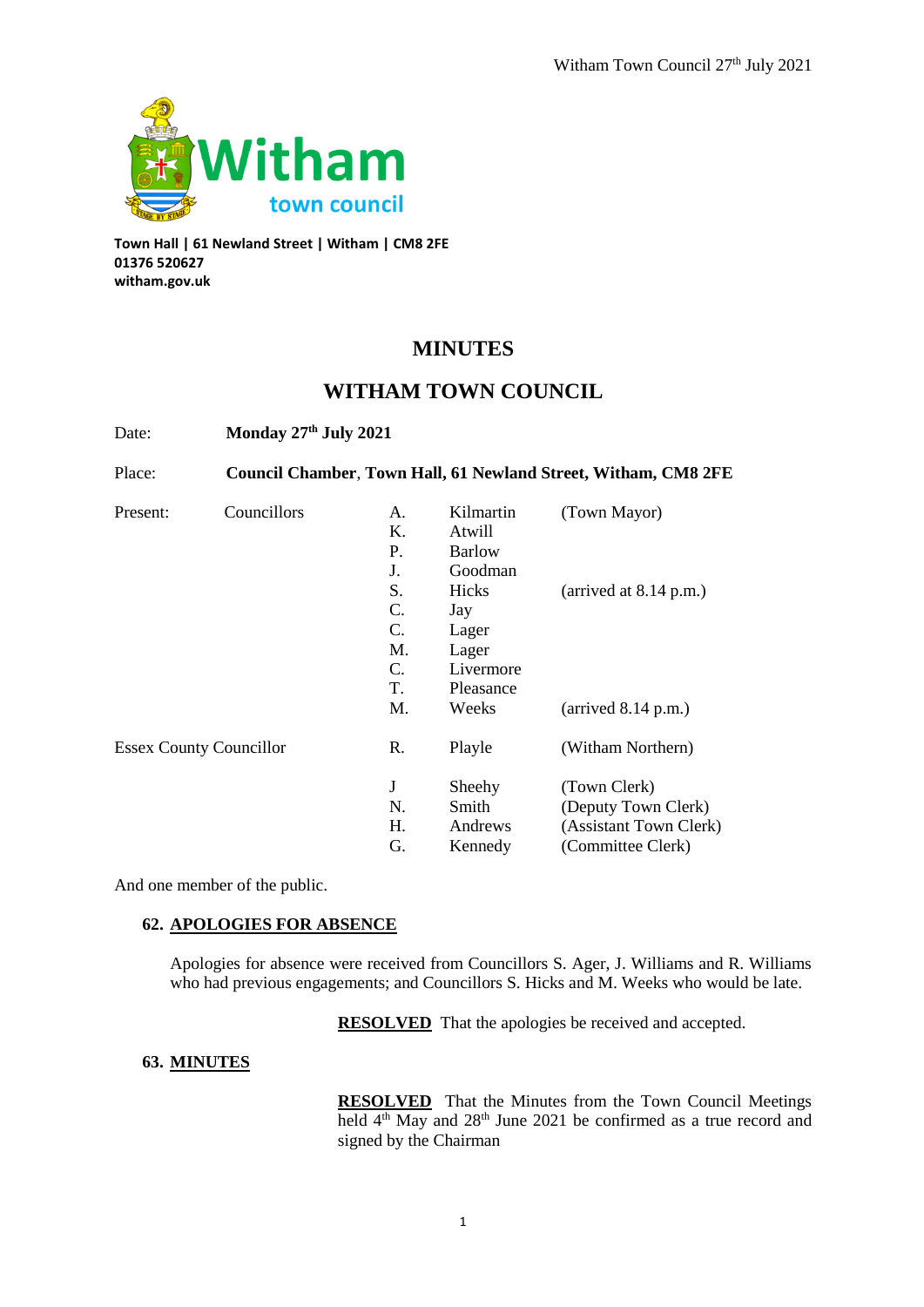#### **64. INTERESTS**

Councillor Kilmartin declared a non-pecuniary interest in Minute 66 – Essex County and Braintree District Council Reports, as a Member of Braintree District Council.

Councillor Jay declared a non-pecuniary interest in Minute 78 – Petition Hub Page, as the first suggested petition would relate to the estate on which she lived.

#### **65. QUESTIONS AND STATEMENTS FROM THE PUBLIC**

There was no comment from the member of the public present.

#### **66. ESSEX COUNTY AND BRAINTREE DISTRICT COUNCIL REPORTS<sup>1</sup>**

Councillor Kilmartin had declared an interest.

Councillor Playle explained that he was getting to grips with highway issues after making contact with both the Cabinet Member for Highways and the Liaison Officer. He said that the long awaited improvements to Cypress Road would take place in September. He had made contact with Brice Aggregates at Colemans Quarry in relation to the ongoing spillage issues particularly at the top end of The Avenue and enforcement would be put in place. He said that all Essex County Councillors had a Locality Fund of £10,000 each and an application had been made by the Town Council for improvements at Cut Throat Lane Allotments. He explained that he had been appointed as Chairman to the Braintree Youth Strategy and on Saturday they would be holding a skate park event for 13 to 19 year olds to learn tricks from a famous skater. He had met with the Cabinet Member for Recycling and Waste and received an assurance that the Witham Centre would remain open. He would be meeting the District Council Cabinet Member for Planning to achieve a collaborate approach to planning issues.

Councillor Goodman as Chairman of the Planning Applications and Transport Committee welcomed Councillor Playle's comments and wished him to take forward the Town Council's concerns.

Councillor Kilmartin explained that she had also been trying to resolve the public safety issue of gravel at the junction of The Avenue with Collingwood Road. She had raised at the recent District Council Meeting the question of tree felling at Gimsons and hoped that all trees would be replaced. She had also asked the Cabinet Member for Health to raise with the NHS the dire lack of doctors in the town.

The Town Mayor thanked Councillor Playle for his comments and he left the Meeting.

#### **67. TOWN MAYOR'S ENGAGEMENTS**

 $\overline{a}$ 

The Town Mayor's engagements for period  $28<sup>th</sup>$  June to  $27<sup>th</sup>$  July 2021 were received.

She explained that the Scout AGM had been held by Zoom and she had been disappointed not to be invited to the wreath laying at the War Memorial to commemorate the  $100<sup>th</sup>$  Anniversary of the Royal British Legion.

> **RESOLVED** That the Town Mayor's engagements be received and noted.

<sup>1</sup> Councillor Louis, Essex County Council, Witham Southern also sent his apologies and a report which was circulated to Members.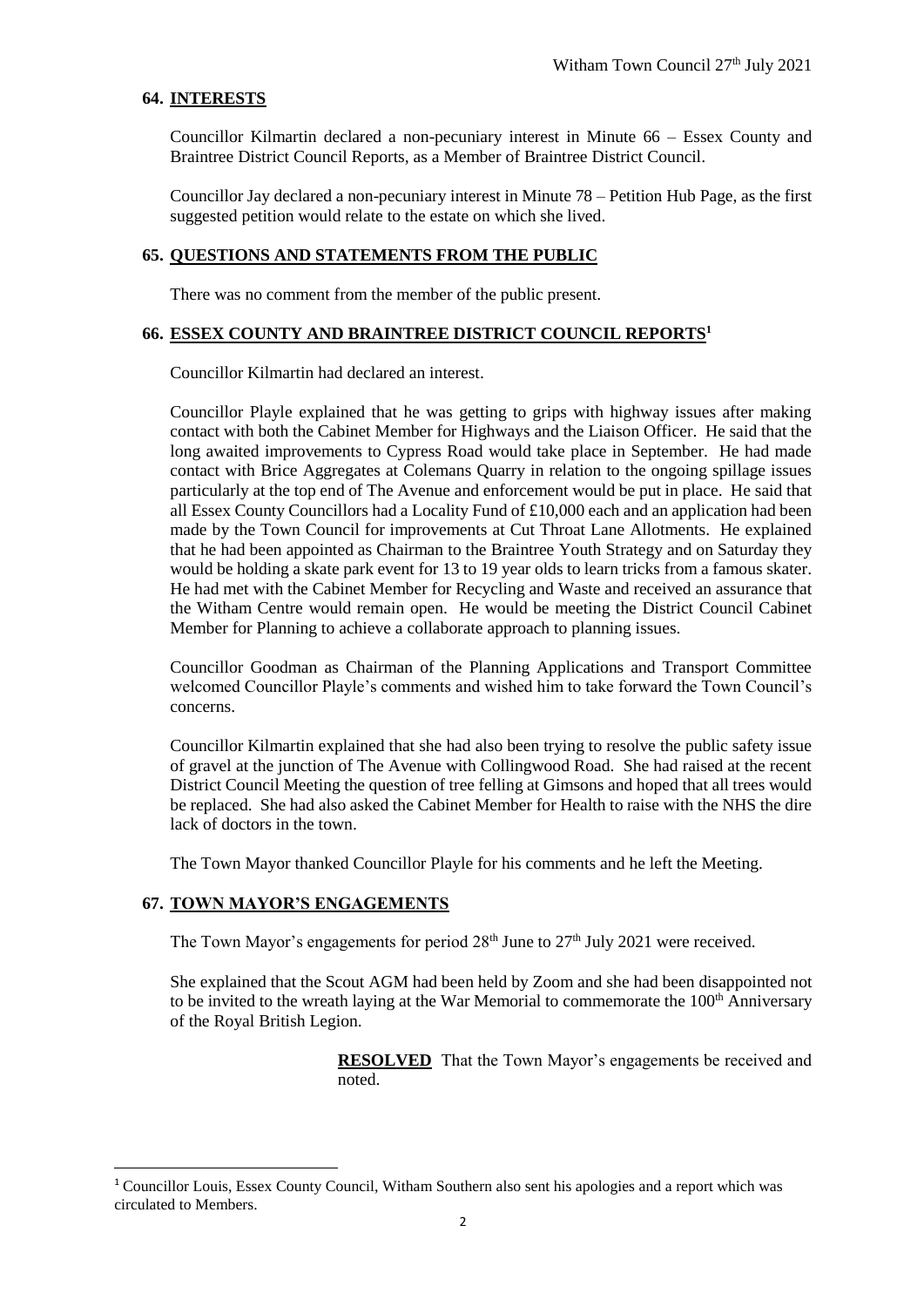## **68. TOWN CLERK'S REPORT**

The Town Clerk's report on matters arising was received.

Members were informed the Town Council's Quality Status application was now being submitted.

Members spoke about a proposed investigation into play equipment *(Minute COM10/17.06.2021 refers*) and the view was put that as this was the responsibility of the District Council, further enquiries should be undertaken.

Members noted that District Councillor Gabrielle Spray had not responded to correspondence raised 29th April 2021 concerning the Town Council's investigation into the felling of Willow Trees to facilitate development at the former Bramston Sports Centre site.

> **RESOLVED** Councillor Goodman send further correspondence to the District Council Cabinet Member seeking a substantive reply.

> **RESOLVED** Enquiries be undertaken with Braintree District Council to understand how play equipment is commissioned in Witham, and with whom the Council consults when deciding play equipment specifications.

**RESOLVED** That the report be received and note.

## **69. COUNCILLOR P.M. RYLAND MEMORIAL**

A report was received and it was agreed that a memorial bench should be installed in James Cooke Wood.

It was agreed that the Tree Group could plant a tree in memory of Paul on the River Walk close to Guithavon Street where he lived.

> **RESOLVED** That the report be received and a bench purchased in memory of Councillor Paul Ryland and installed in James Cooke Wood.

> **RESOLVED** That permission be given to the Tree Group to plant a tree on the River Walk in memory of Councillor Paul Ryland.

# **70. QUEEN'S JUBILEE/40TH ANNIVERSARY OF THE TOWN COUNCIL**

Members were asked to consider suitable events for next year.

(a) Lighting of a Beacon on  $2<sup>nd</sup>$  June 2022

An email was received from the Essex Association of Local Councils.

Members agreed that this would be an ideal event to mark the Queen's Jubilee and the Events Officer should create a proposal for further consideration by Members.

> **RESOLVED** A draft event plan for the Jubilee Beacon lighting be completed and returned to Community Committee for debate.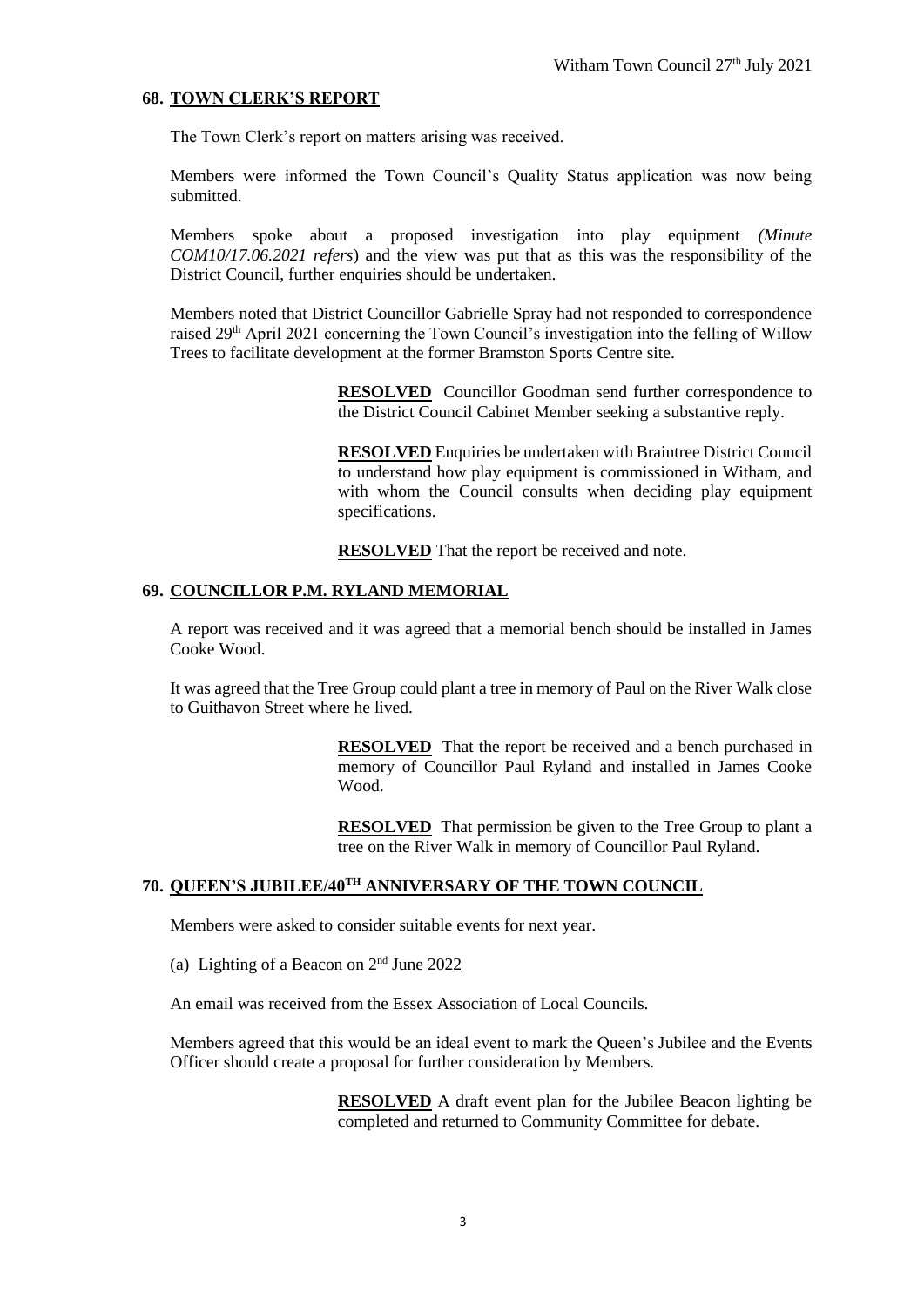# (b) Commemorative Art Work

The Town Mayor suggested that a commemorative piece of artwork be commissioned to celebrate the Queen's Jubilee.

> **RESOLVED** That the suggestion to commission commemorative art work to celebrate the Queen's Jubilee be considered as part of the Jubilee Events proposal.

*Councillors S. Hicks and M. Weeks arrived at 8:14pm.*

# **71. COLEMAN'S FARM QUARRY**

Information was received on the public consultation on Coleman's Farm Quarry.

This matter had been discussed by the Planning Applications and Transport Committee on (*Minute 16.01.06.2021 refers*) when it was agreed to recommend refusal on the grounds that the accelerated extraction is not in accordance with the Aggregate Extraction Plan. Members considered the proposed 300 HGV movements a day would be an excessive impact on the local road network.

> **RESOLVED** That the information be received and the application be supported with the strict condition that all lorries travelling to or from the quarry should use the A12 and be suitably covered to avoid aggregate spillages.

## **72. REVISED MEETING SHEDULE FOR CIVIC YEAR 2021/2022**

Members were asked to endorse the Climate Audit Panel's request to increase meeting frequencies from 2 to 4 per civic year.

**RESOLVED** to approve the increased meeting frequency.

## **73. WAR MEMORIAL CORRESPONDENCE**

A representation was received from a member of the public regarding the District Council's statue of the soldier commemorating the 100<sup>th</sup> anniversary of the end of World War 1.

It was explained that the statue had been vandalised twice and the District Council was seeking a stronger replacement.

> **RESOLVED** That Councillor Pleasance would ask Braintree District Council to expedite this matter.

> **RESOLVED** That the information be received and a letter of explanation sent to the complainant.

# **74. CORRESPONDENCE FROM THE PARTNERED TOWN OF AβLAR**

A letter was received from the partnered town of Aβlar.

**RESOLVED** That the letter be received and a response sent welcoming the opportunity for meeting.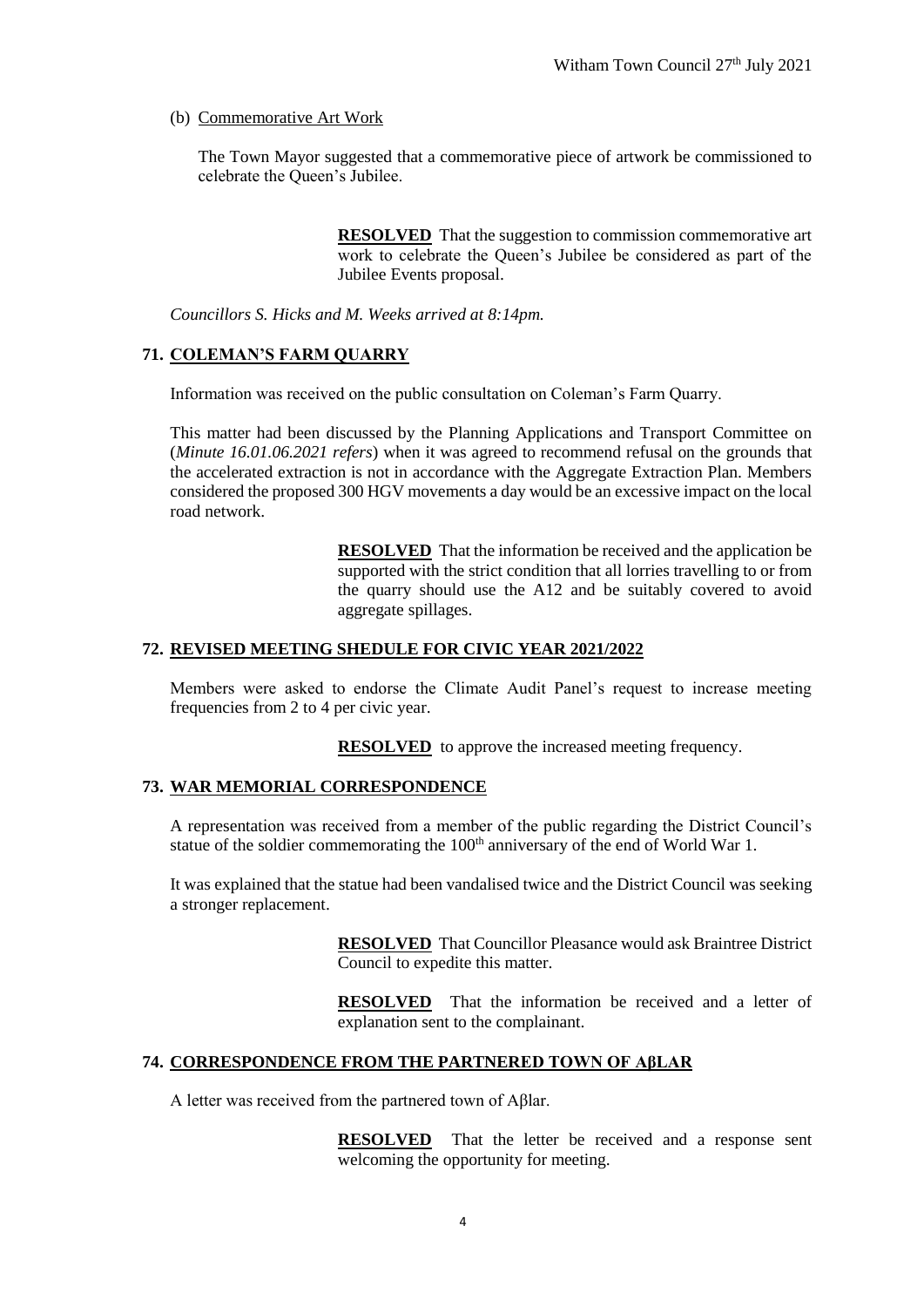# **75. TOWN HALL SITE IMPROVEMENT PROJECT**

A short presentation was received from the Town Clerk ahead of progressing to 'Stage 4 - Report'.

> **RESOLVED** That the information be received, plans approved and proceed to 'Stage 4 – Report'.

# **76. FREEDOM OF WITHAM POLICY**

The Freedom of Witham Policy was received.

**RESOLVED** That the policy be renewed and strict adherence to the rules for granting the Freedom of Witham.

## **77. COMMITTEE REPORTS**

(a) **Environment Committee held 12th July 2021** Minutes  $1 - 15$  (inclusive)

Councillor Goodman, Chairman of the Environment Committee, gave his Report on the draft Minutes en bloc.

> **RESOLVED** That the Report of the Environment Committee be received.

(b) **Planning Applications and Transport Committee held 28th June and 12th July 2021** Minutes  $31 - 51$  (inclusive)

Councillor Goodman, Chairman of the Planning Applications and Transport Committee, gave his Report en bloc.

> **RESOLVED** That the Report of the Planning Applications and Transport Committee be received.

## **78. PETITION HUB PAGE**

Councillor Jay had declared an interest.

A motion was received from Councillor Jay proposing that a new website section be constructed for the direct receipt of petitions by the Town Council, allowing residents to sign petitions of interest.

The Town Clerk advised that petition schemes are commonly used by local councils and are run in accordance with a locally set petitions policy. The proposed scheme would therefore require due diligence research and a draft policy returned to Council for vetting.

> **RESOLVED** That the Town Clerk investigate the creation of a "petitions hub" page on the Town Council website and report back to Town Council.